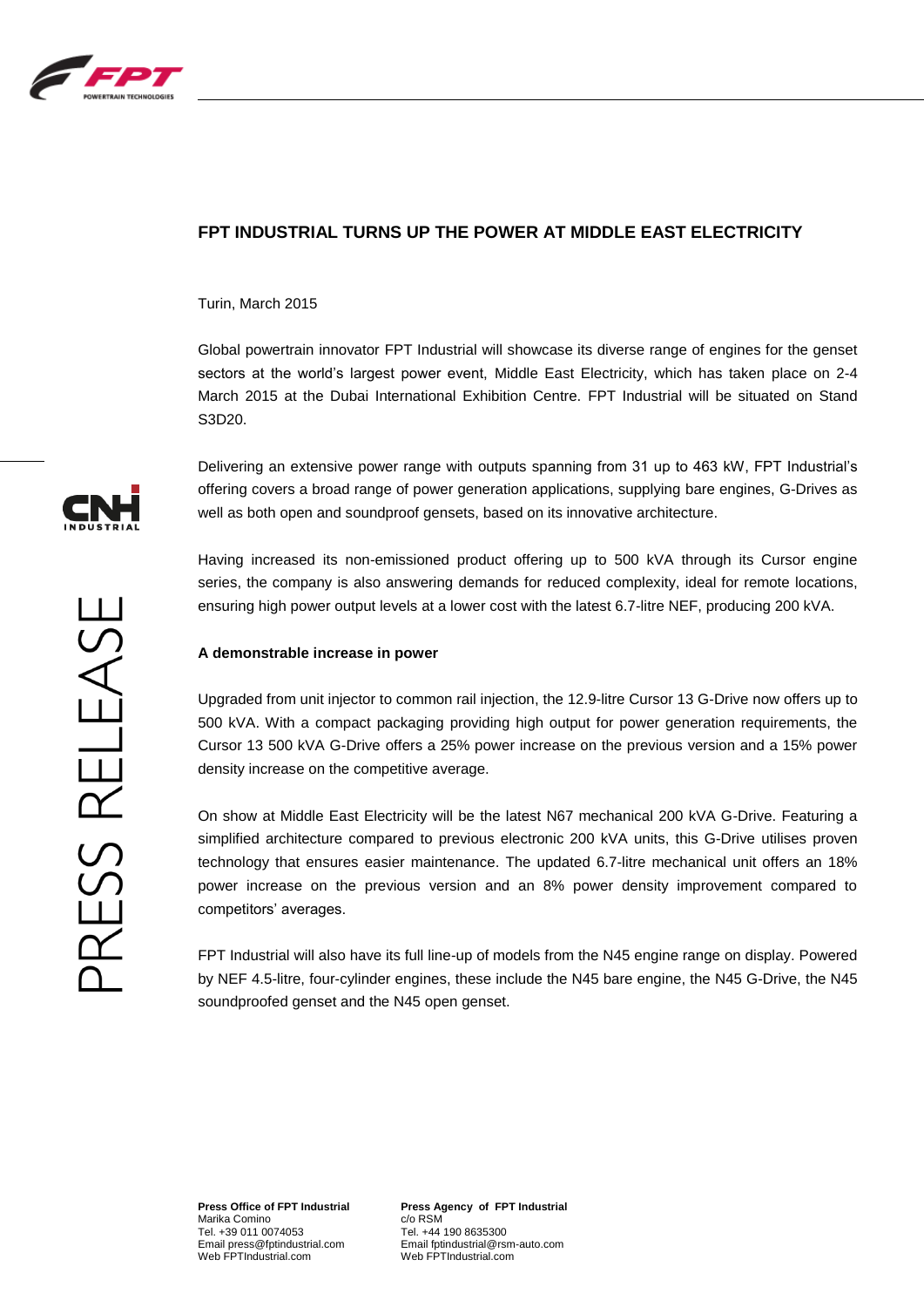

## **FPT Industrial's global power generation offering**

FPT Industrial's comprehensive power generation ranges are designed for environments and applications where either an emergency or continuous power supply is required, such as in the emergency services, plants, after-sales services and self-generation markets.

Its global offering adheres to emission regulations without compromising outstanding performance. Engines are available with Stage II, Stage IIIA, Tier 3 and Tier 4A emission certificates, and in nonemissions certified versions.

The company's power generation line-up in based on the F5, NEF and Cursor series, with power outputs ranging up to 463 kW:

- The F5 series, a 3.2-litre, four-cylinder engine, covering a power range from 31 to 56 kW
- The NEF Series includes a 4.5-litre, four-cylinder engine and 6.7-litre, six-cylinder engine, with mechanical or Common Rail injection system and a power range from 45 to 214 kW
- The Cursor Series, a six-cylinder engine available in 8.7, 10.3 and 12.9-litre versions, covers a power range from 195 to 463 kW
- FPT Industrial's engines are characterized by offering the longest maintenance intervals in their category (up to 800 hours)

As well as supplying major OEMs, including Generac, Himoinsa and Aggreko, FPT Industrial's extended product portfolio includes a wide offering of customized configurations, completed with either open or closed power sets, sub-frames, generators and control panels.

## **FPT Industrial's power generation service network in the Middle East**

FPT Industrial's reputation for product reliability extends to its service network, where a widespread presence of more than 1,000 worldwide sales and assistance points with qualified staff are available to satisfy every customer query relating to the sales and after-sales process.

In the Middle East, FPT Industrial is represented through dealers in the following countries:

- Saudi Arabia (Aljomaih Holding Company Jedda; Aljomaih Equipment Co Riyadh)
- United Arab Emirates (Aikah Dubai; Electrogen Electric Generators Manufacturing Dubai; Adpower – Jebel Ali Free Zone)
- Yemen (IAESCO San'a)
- Jordan (Universal Equipment Amman)